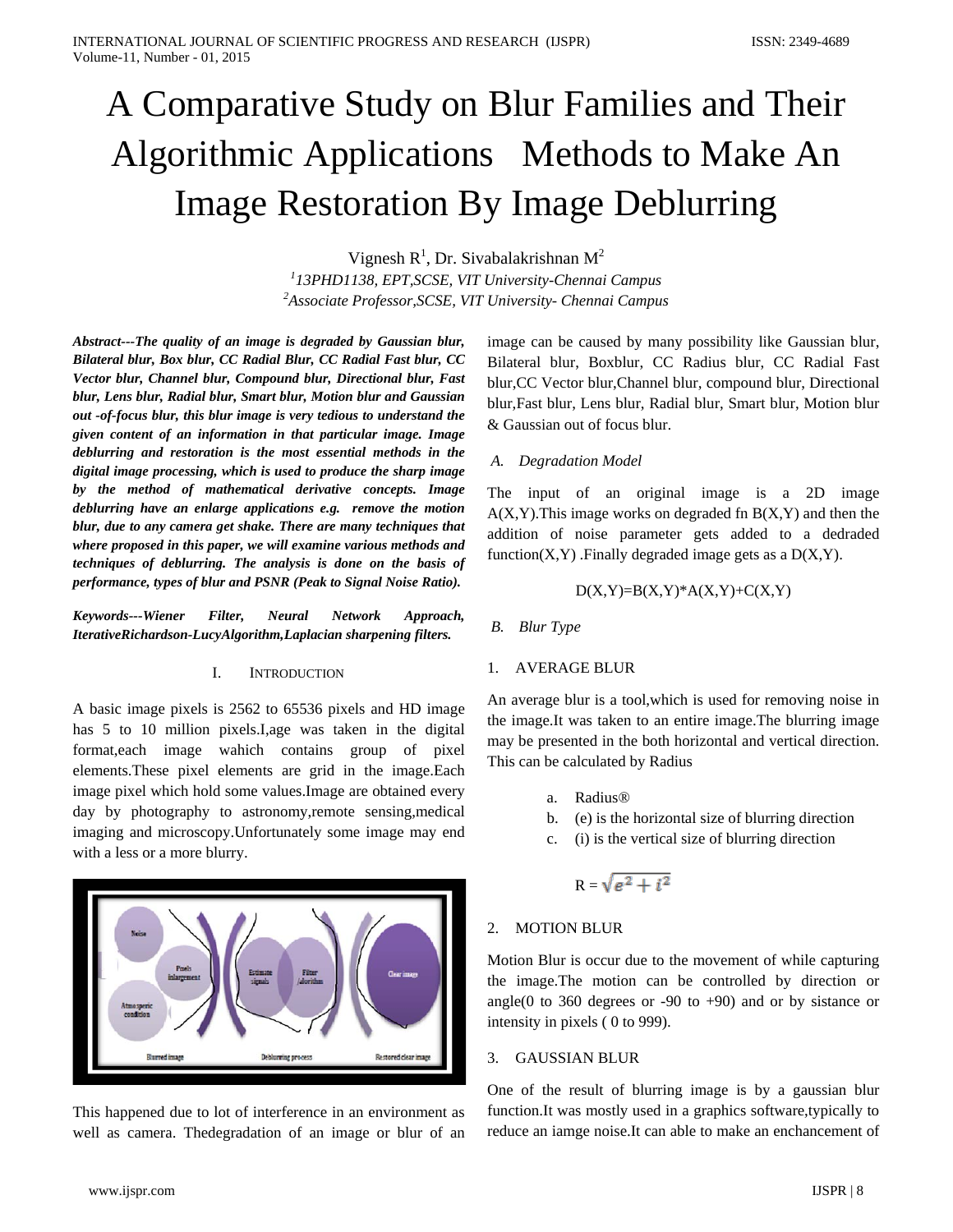image structure at different pixel scale value.Its blur was happened in both an interior and as well as exterior edges. While applying Gaussian blur to an image for the Deblurring you want to take more control.

#### 4. OUT-OF-FOCUS BLUR

When a user capturing an image through the camera,suddenly the image got a blur.By analysis the blur,it came to know that focusing of an iamge is out of focus.Due tot that it was named as an Out-of focus Blur.Example when you capture an image in 2D but camera is 3D,here it gives out of focus blur.

# II. VARIOUS DEBLURRING TECHNIQUES OF CAMPARISON TABLE LISTED BELOW, LET US SEE THAT TABLE NOW

| S.<br>No | Methods used for<br>-Deblurring<br>techniques       | Different<br>types of<br>blur | Rating        | <b>PSNR</b><br>Value |
|----------|-----------------------------------------------------|-------------------------------|---------------|----------------------|
| 1.       | Laplacian                                           | Gaussian                      | <b>Best</b>   | 31.02                |
| 2.       | Regularized filter                                  | Gaussian                      | Good          | 21.75                |
| 3.       | Wiener Filter                                       | Gaussian                      | Worst         | 17.06                |
| 4.       | Blind Image<br>deconvolution                        | Motion                        | <b>Better</b> | 26.76                |
| 5.       | <b>Motion Density</b><br>Function                   | Motion                        | <b>Better</b> | 24.30                |
| б.       | <b>Using Handling</b><br>outliers                   | Gaussian                      | Good          | 21.91                |
| 7.       | <b>Adaptive Sparse</b><br>Domain-<br>Autoregressive | Gaussian                      | <b>Best</b>   | 31.20                |
| 8.       | Neural Network                                      | Gaussian,ou<br>t-of-focus     | <b>Best</b>   | 30.10                |

# III. DEBLURRING TECHNIQUES





 *Before Now By Deblurring Techniques*

# *A. Lucy-Richardson Algorithm Technique:*

The Lucy-Richardson algorithm is also known named as "Richardson-Lucy deconvolution,is an iterative methods for getting back of a latent image that has been the blurred by a known "Point Spread Function"

#### *B. An approach for Neural N/W*

Neural network is in the form of multiprocessor computer system.It has a simple processing elements as an adaptive interconnection between elements, a high degree of interconnection.Inside a neural network,if any elements get fails then it can continue without any problem by their parallel nature.ANN(Artifical Neural Network) provides an algorithm approaches is Backpropagation and perceptron use gradientdecent method tune the network parameters to fit a good i/po/p examples.In their approach we use Back Propagation neural network algorithm for image restoration.This approach have a capable of learning complex non – linear function,for to produce good structure, especially in high frequency domain of an image.

# *Wiener filter*

In Weiner filter,we will give more important to a weighted value to center.Due to that contribution of deblurring will be high at center. When compare to other area, properties of wiener filter is

i)It must be odd ordered,not to be an even ordered.

ii)The sum of all the elements to be 1

iii)The weightage given to center of image is more then other edges of an image.

# *C. Blind Deconvolution Technique:*

There are two methods for deconvolution first one is projection based blind deconvolution and second one is maximum likehood restoration. In this approach it make simultaneously restoring the true image and point spread function.Estimating first as psf and then only image gete estimate.The problem occurred in this approach is not an unique and this method have so many error.In second approach is got low computational complexity.

# *D. Deblurring with Blurred/Noisy Image pairs*

In this method,the image get deblurred with the help of noisy image.It has several steps.

1.Both blur image and noisy image finding out an accurate blur kernel. Since it has very difficult to identify the kernel in one image.

2.Here it use residual denconvolution

3.Third and Final steps are artifacts which is taken to the nonsharp images.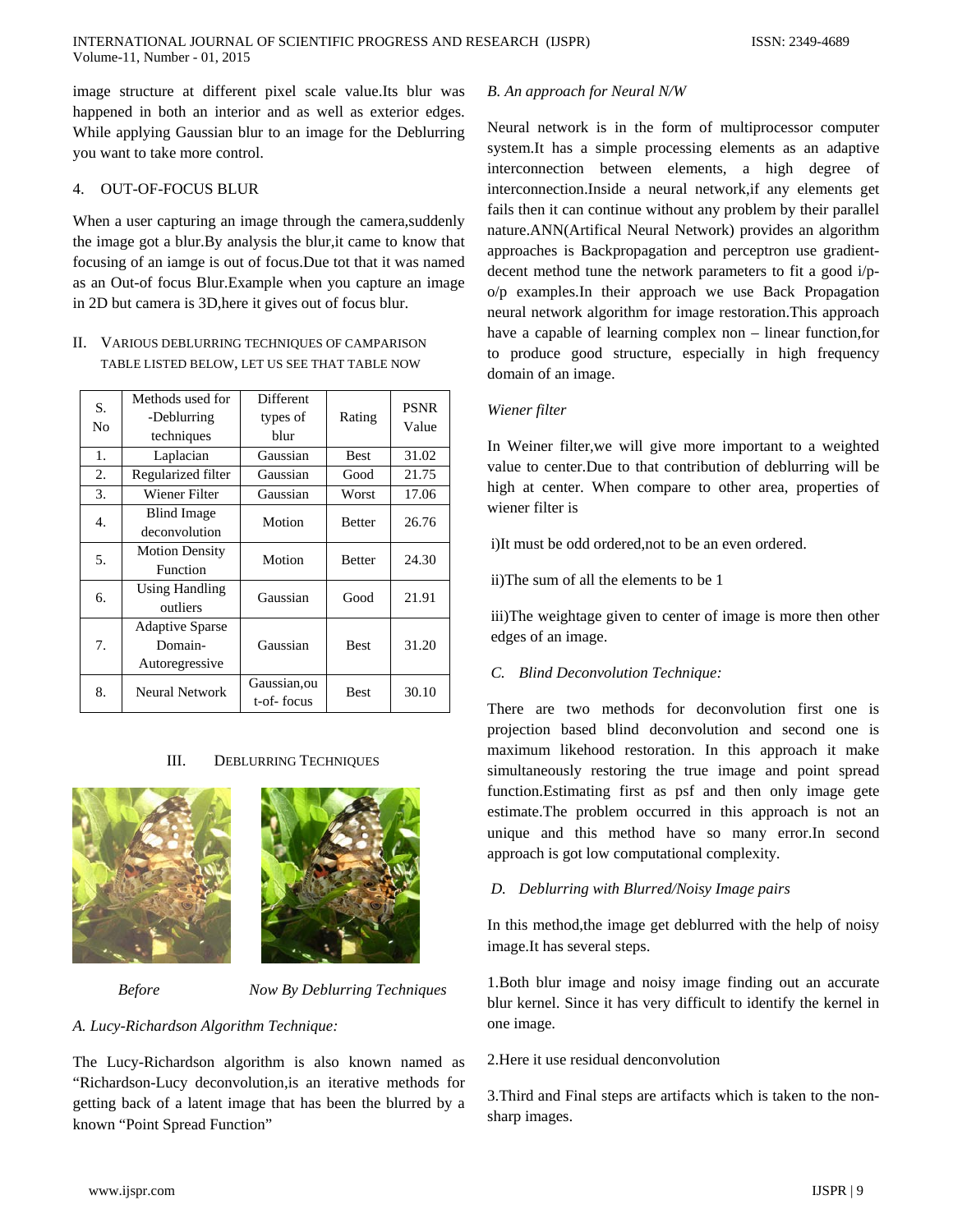The greatest advantage of this method is that it takes both blurred & noisy image to produce a high quality reconstructed image.

## *E. Deblurring with Motion Density Function*

In this approach,image deblurring is taken with the help of MDF. An image is blur,due to camera gets shake while capturing the image.Here frame work is used fro recover the camera motion and latent image.The camera motion is representing "the MDF".For this approach limitations is that it make dependence on imperfect spatially invariant deblurring.

## *F. Deblurring with Handling outliers*

In this approach different types of outliers such as pixel saturation and non-gaussian noise are analysis and then a deconvolution techniques has been proposed.Image pixels are splitted in two categories i) Inlier pixels ii) Outlier Pixels.

## *G. Deburring by Adaptive sparse Domain Selection*

In this approach it was classified into six categories

- i) Learning the subdictionaries
- ii)Adaptive selection of the sub-dictionary
- iii)Adaptively reweighted sparsity regularization
- iv)Training the AR –models
- v)Adaptive selection of the AR model for regularization
- vi)Adaptive regularization by non-local similarity.
	- IV. DISCUSSION

Blur is an image processing is a huge problem to resolve, From above the table analysis we can see clearly that the method called using Adaptive Sparse Domain-Autoregressive.it gives type of blur is Gaussian.It show a performance result is 31.20, by that it is very efficient methods in deblurring.In the above the comparision table,a method which produce the lowest value is Wiener filter it also have a type of Blur is Gaussian with PSNR value is 17.06 for deblurring PSNR ratio should be higher.

# V. FUTURE WORK

In My conclusion of future proposed method of deblurring PSNR ratio value to be higher,like that target is PSNR 35.00 to get high quality image.

#### **REFERENCES**

- [1] Dejee Singh , Mr R. K. Sahu "A Survey on Various Image Deblurring Techniques", International Journal of Advanced Research in Computer and Communication Engineering Vol. 2, Issue 12, December 2013
- [2] A. Gupta, N. Joshi, C. Lawrence Zitnick, M. Cohen, and B. Curless, "Single image deblurring using motion density functions," in Proc ECCV, 2010, pp. 171–184.
- [3] A. Levin, Y. Weiss, F. Durand, and W. Freeman, "Understanding blind deconvolution algorithms," IEEE Trans. Pattern Anal. Mach. Intell., vol. 33, no. 12, pp. 2354–2367, Nov. 2011.
- [4] Y. Tai, P. Tan, and M. S. Brown, "Richardson-Lucy deblurring for scenes under projective motion path," IEEE Trans. Pattern Anal. Mach. Intell., vol. 33, no. 8, pp. 1603–1618, Aug. 2011.
- [5] Aizenberg I., Bregin T., Butakoff C., Karnaukhov V., Merzlyakov N. and Milukova O., "Type of Blur and Blur Parameters Identification Using Neural Network and Its Application to Image Restoration". In: J.R. Dorronsoro (ed.) Lecture Notes in Computer Science, Vol. 2415, Springer-Verlag, Berlin, Heidelberg, New York (2002) 1231-1236.
- [6] D. Kundur and D. Hatzinakos, "A novel blind deconvolution scheme for image restoration using recursive filtering," IEEE Trans. Signal Process., vol. 46, no. 2, pp. 375-390, Feb. 1998.
- [7] L. Yuan, J. Sun, L. Quan, and H. Shum, "Image deblurring with blurred/noisy image pairs," ACM Trans. Graph., vol. 26, no. 3, pp. 1– 11,2007.
- [8] Neelamani R., Choi H., and Baraniuk R. G., "Forward: Fourierwavelet regularized deconvolution for ill-conditioned systems", IEEE Trans. on Signal Processing, Vol. 52, No 2 (2003) 418-433.
- [9] R. C. Gonzalez, and R. E. Woods, Digital Image Processing Second Edition. Beijing: Publishing House of Electronics Industry, 2007.
- [10] P. Chandramouli and A. N. Rajagopalan, "Inferring image transformation and structure from motion-blurred images," in Proc. Brit. Mach. Vis. Conf., 2010, pp. 1–12
- [11] F. Sroubek and J. Flusser, "Multichannel blind iterative image restoration," IEEE Trans. Image Process., vol. 12, no. 9, pp. 1094–1106, Sep. 2003.
- [12] O. Whyte, J. Sivic, A. Zisserman, and J. Ponce, "Non-uniform deblurring for shaken images," in Proc. CVPR, 2010, pp. 491– 498.
- [13] P. E. Debevec and J. Malik, "Recovering high dynamic range radiance maps from photographs," in Proc. ACM SIGGRAPH, 1997, pp. 369–378.